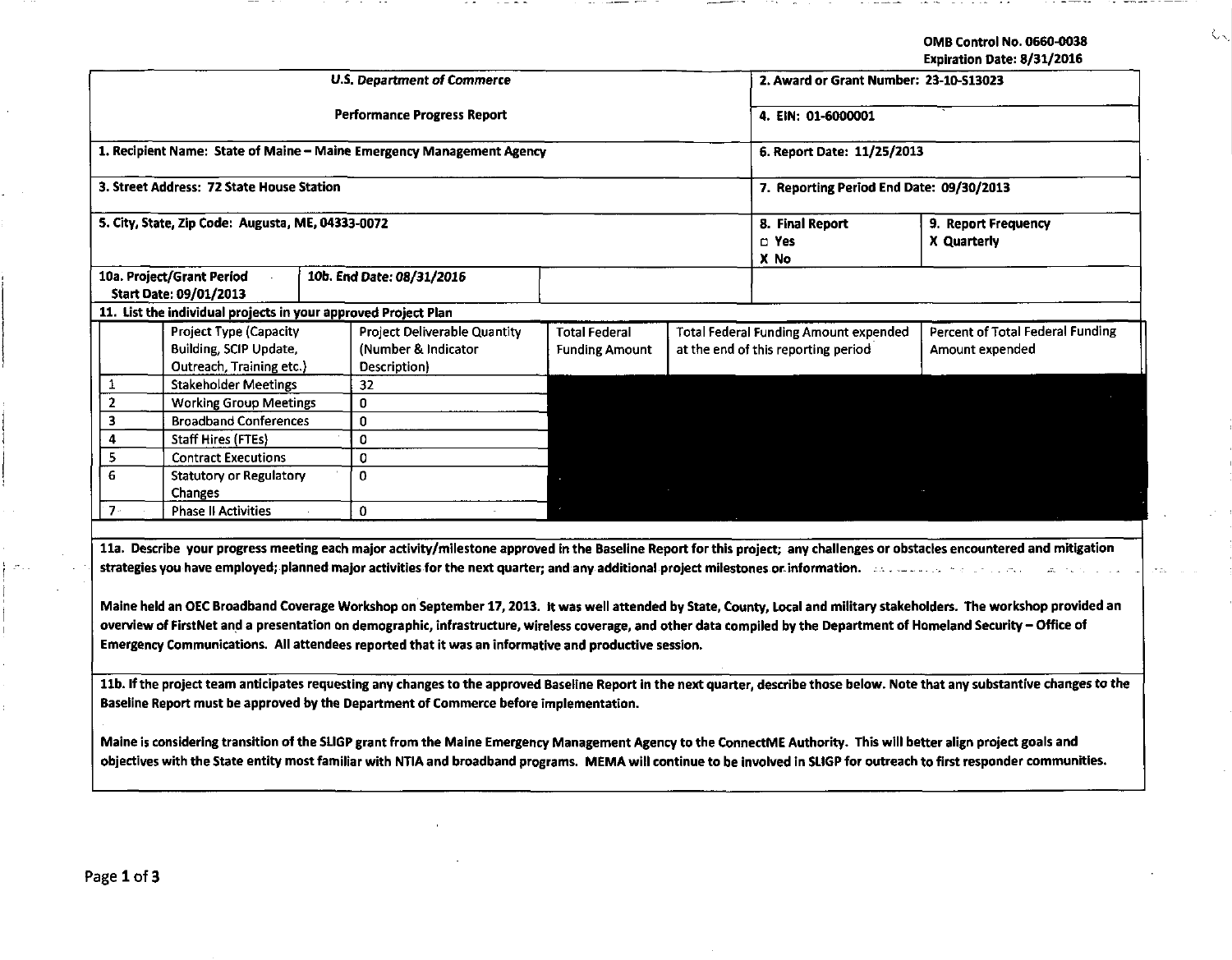$\alpha$  , and  $\alpha$  , and  $\alpha$  , and  $\alpha$ 

 $\sim$ 

۰.

 $\sim$   $\sim$   $\sim$ 

 $\sim$ 

| 11c. Provide any other information that would be useful to NTIA as it assesses this project's progress.                                                                                        |                                                                                                                                                                                                                        |                                 |  |                            |                                          |                      |                            |                                                |                                                 |                               |
|------------------------------------------------------------------------------------------------------------------------------------------------------------------------------------------------|------------------------------------------------------------------------------------------------------------------------------------------------------------------------------------------------------------------------|---------------------------------|--|----------------------------|------------------------------------------|----------------------|----------------------------|------------------------------------------------|-------------------------------------------------|-------------------------------|
| <b>NA</b><br>11d. Describe any success stories or best practices you have identified. Please be as specific as possible.                                                                       |                                                                                                                                                                                                                        |                                 |  |                            |                                          |                      |                            |                                                |                                                 |                               |
| NA                                                                                                                                                                                             |                                                                                                                                                                                                                        |                                 |  |                            |                                          |                      |                            | $\sim \infty$                                  |                                                 |                               |
| 12. Personnel                                                                                                                                                                                  |                                                                                                                                                                                                                        |                                 |  |                            |                                          |                      |                            |                                                |                                                 |                               |
| 12a. If the project is not fully staffed, describe how any lack of staffing may impact the project's time line and when the project will be fully staffed.                                     |                                                                                                                                                                                                                        |                                 |  |                            |                                          |                      |                            |                                                |                                                 |                               |
| Pending the transition of the grant to ConnectME Authority, no staff have been hired at this time.                                                                                             |                                                                                                                                                                                                                        |                                 |  |                            |                                          |                      |                            |                                                |                                                 |                               |
| 12b. Staffing Table                                                                                                                                                                            |                                                                                                                                                                                                                        |                                 |  |                            |                                          |                      |                            |                                                |                                                 |                               |
|                                                                                                                                                                                                | Job Title<br>FTE <sup>%</sup>                                                                                                                                                                                          |                                 |  | Project(s) Assigned        |                                          |                      |                            |                                                | <b>Change</b>                                   |                               |
| Name                                                                                                                                                                                           | 13. Subcontracts (Vendors and/or Subrecipients)<br>13a. Subcontracts Table - Include all subcontractors. The totals from this table must equal the "Subcontracts Total" in Question 14f.<br><b>Subcontract Purpose</b> | <b>Type</b><br>(Vendor/Subrec.) |  | RFP/RFQ<br>Issued<br>(Y/N) | Add Row<br>Contract<br>Executed<br>(Y/N) | <b>Start</b><br>Date | Remove Row:<br>End<br>Date | <b>Total Federal</b><br><b>Funds Allocated</b> | <b>Total Matching</b><br><b>Funds Allocated</b> | <b>Project and % Assigned</b> |
| Add Row<br>Remove Row.                                                                                                                                                                         |                                                                                                                                                                                                                        |                                 |  |                            |                                          |                      |                            |                                                |                                                 |                               |
| 13b. Describe any challenges encountered with vendors and/or subrecipients.<br>Pending the transition of the grant to ConnectME Authority, no contracts have been bid or awarded at this time. |                                                                                                                                                                                                                        |                                 |  |                            |                                          |                      |                            |                                                |                                                 |                               |
|                                                                                                                                                                                                |                                                                                                                                                                                                                        |                                 |  |                            |                                          |                      |                            |                                                |                                                 |                               |

 $\overline{\phantom{a}}$ 

 $- - -$ 

**Contract Contract** 

 $-$